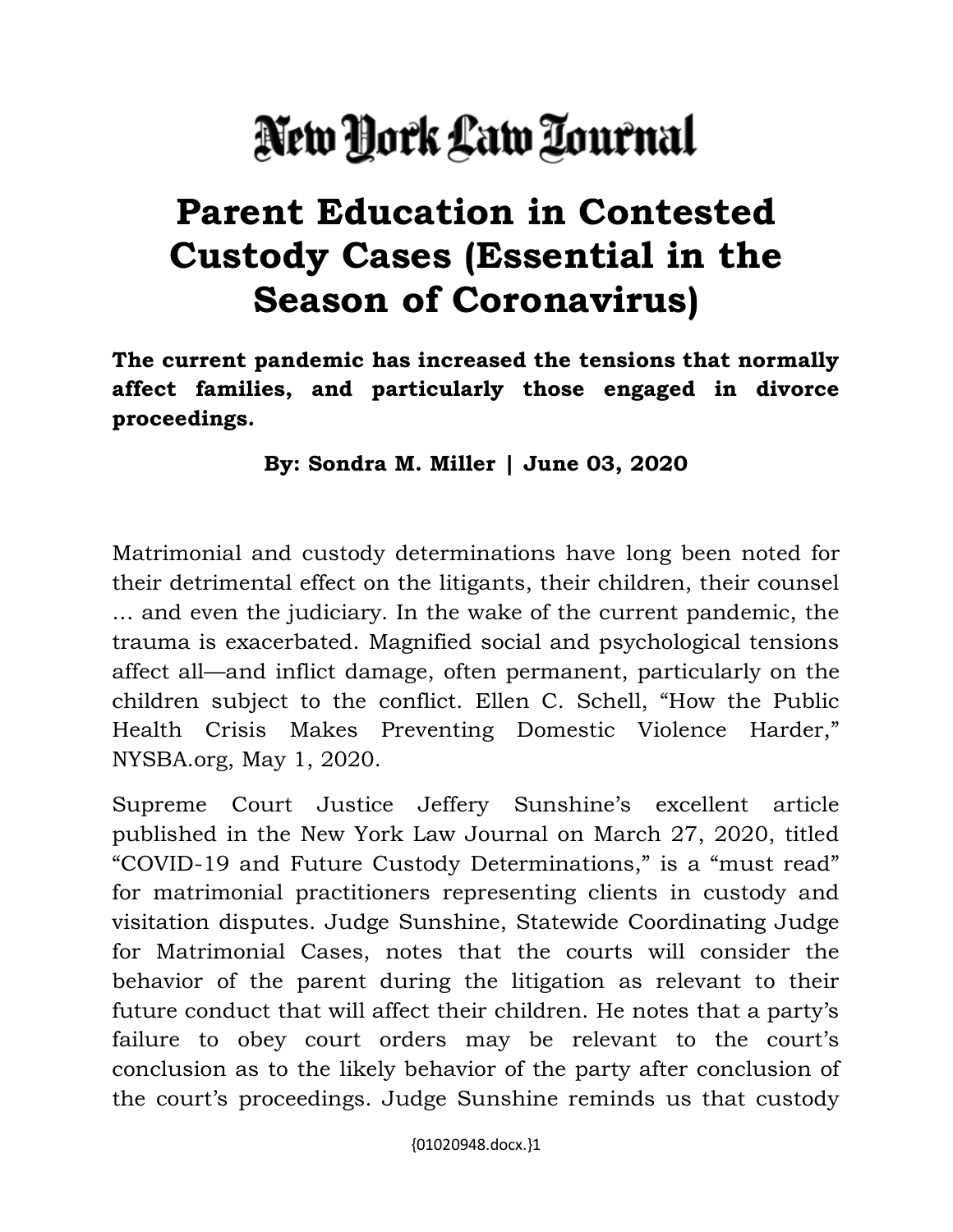and parenting decisions are one of the most difficult the Court is required to make. He advises parents that:

[h]ow they conduct themselves at parenting during a time of a pandemic crisis … will shape their relationship with each other as divorced parents in the future … . Through the eyes of a child, their world turned upside down—their school disrupted and social interactions with friends now almost impossible. One of the only things that should and can bring comfort to a child is parents cooperating. Not only is it in the best interest of the child—the time-honored standard—it is the best interest in their divorce and their relationship to come.

All of the above reinforces the importance of parent education programs during this unprecedented time. The history of these programs, as described below, provides further reinforcement. From the inception of the original PEACE (Parent Education and Awareness) Program in 2005 (22 NYCRR §144 et seq.) until funding for the program was ended in 2011, I volunteered to administer the PEACE program for the Ninth Judicial District Supreme and Family Courts. My esteemed colleague, Hon. Edward P. Borrelli, now of counsel at McCarthy Fingar, was another PEACE pioneer. He affords us his clear recollection of the original program and its value:

*For many of the years during which I served as a full time trial JHO and trial Referee in the 9th JD Matrimonial Part, I also volunteered to administer the PEACE program for the 9th Judicial District Supreme and Family Courts. The PEACE Program's goal, most succinctly stated, is to minimize and mitigate the impacts of ongoing, pending divorce or custody proceedings on the children. Basic civility between the parents, particularly in the children's presence, was my primary message.*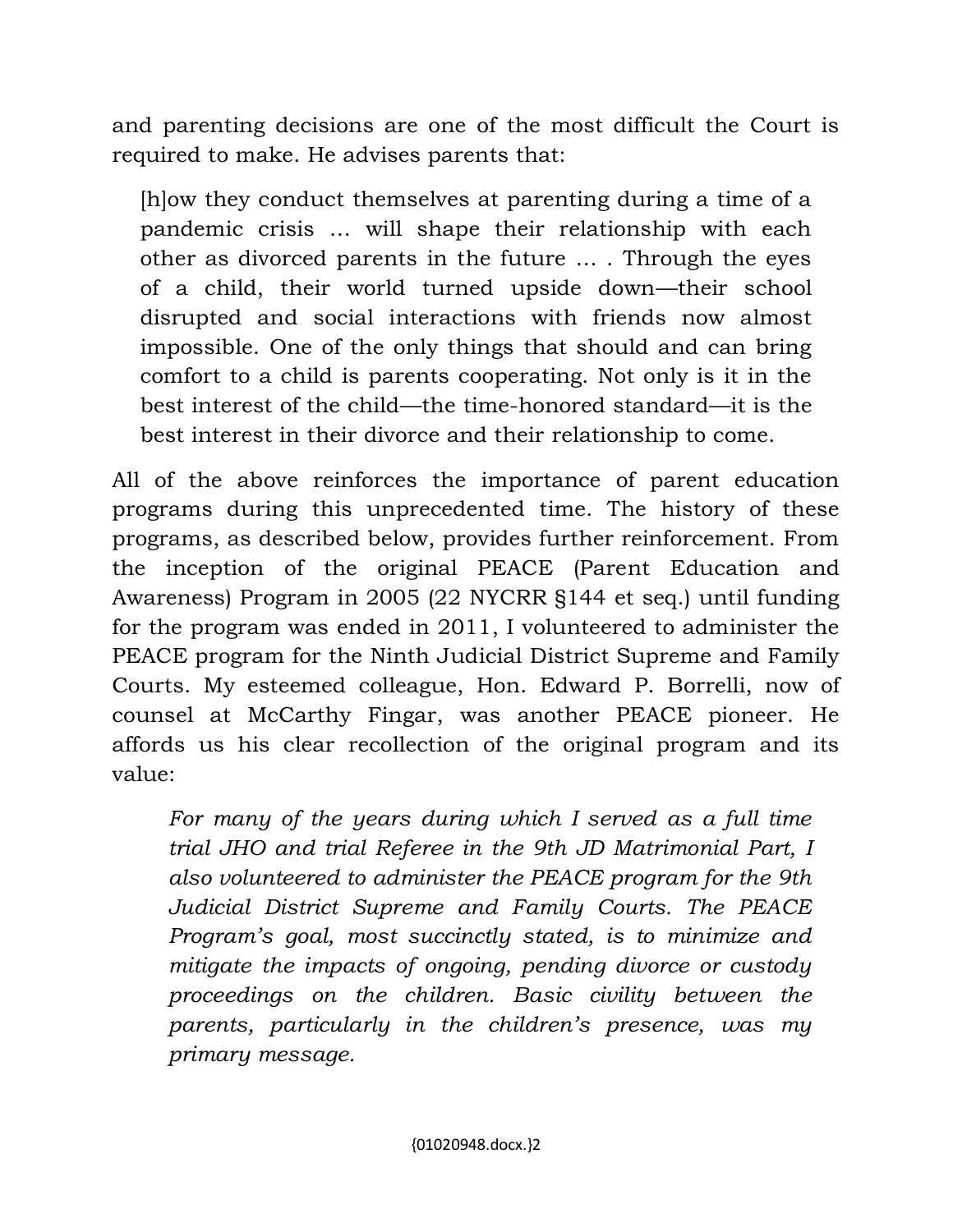*The PEACE program was implemented through evenings of parental education programs taught in the courthouse by judges, attorneys, mental health professionals and others involved and experienced in the divorce and/or custody disposition process. The PEACE program was specifically designed so that the two parents would not be attending the same session. This enabled the attending parents to speak up in an unstifled manner, which far outweighed the burden of offering double the number of sessions.*

*There were segments on the law of equitable distribution, custody, visitation (parenting time), child support and other issues, led by the participating judges and attorneys. There were also discussions on the psychological issues involving the children led by mental health professionals. The program was replete with helpful and practical hints on how to avoid, even unintentionally in many cases, adversely impacting children during the litigation process.*

*Preventing attempts to prejudice and/or alienate the child against the other parent was a paramount goal, as was preventing weaponization of the child by withholding visitation, withholding invitations to, or knowledge of, the child's school or extra-curricular activities, withholding child support payments, and using the children as messengers for those payments. The child becomes the ultimate, unintended victim of such misconduct.*

*Joint-custody, based upon specified and agreed terms and conditions, and dependable, structured parental access, when warranted, was encouraged. The possibility of supervised visitation or supervised transfers of the child, when necessary, would also be addressed. It was often stated that visitation is not as much the right of a parent to*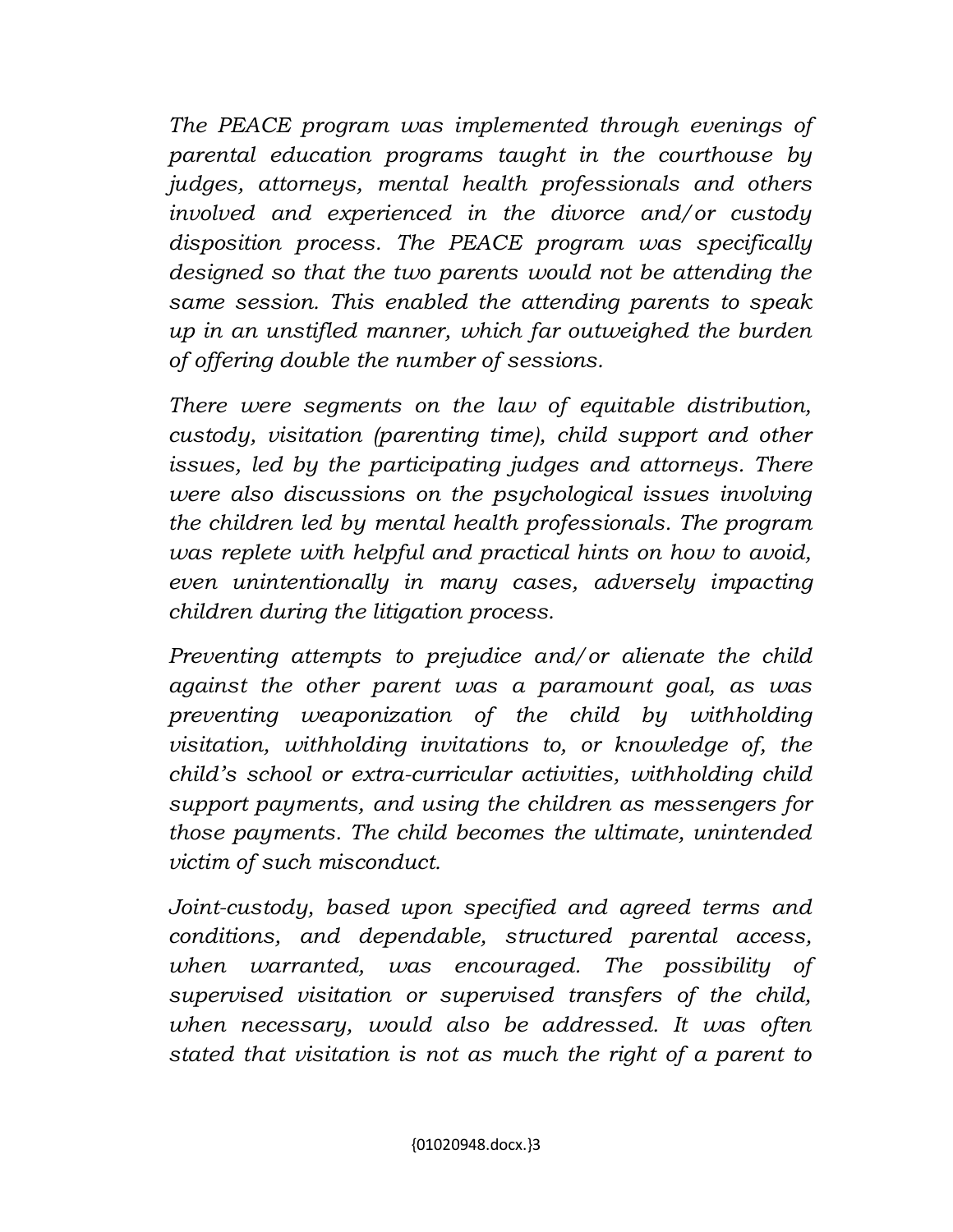*have contact with his/her child as it is the right of the child to have the love of and contact with both his/her parents.*

*Sensitization regarding the diverse burdens and distinctions between the residential custody parent and the nonresidential parent were also discussed.*

*It is my firm belief that attendance benefitted many of the attendees directly, and therefore benefitted their children indirectly, both short term and long term. Often the attendees had reluctantly or unwillingly attended solely to comply with the Court's mandate. Some even arrived in a manner akin to a criminal defendant complying with a sentencing condition. Particularly gratifying were the many expressions of gratitude from such parents, who freely admitted that the program did enlighten and assist them in structuring their future behavior in a manner more sensitive to its effects on their children.*

When I retired from the Appellate Division, Second Department in 2005, and returned to private practice as chief counsel at McCarthy Fingar and to matrimonial practice (litigation, mediation, and collaborative law), I once again witnessed the pain and trauma experienced by the parties, and particularly the children, enmeshed in matrimonial and custody litigation. I regretted that funding for the PEACE program had been terminated, and I decided to do something about it. I gathered a group of judicial colleagues, attorneys, academics, mental health professionals and special friends to meet and discuss the possible revival of Parent Education in New York State.

Fittingly, on Feb. 14, 2017, JROPE (Judicial Restoration of Parent Education) was born. Our committee met at the Manhattan office of JROPE co-founder Hon. Jacqueline Silbermann for over two years. The initial committee included, among others, Prof. Andrew Shepherd of the Maurice A. Deane School of Law, Hofstra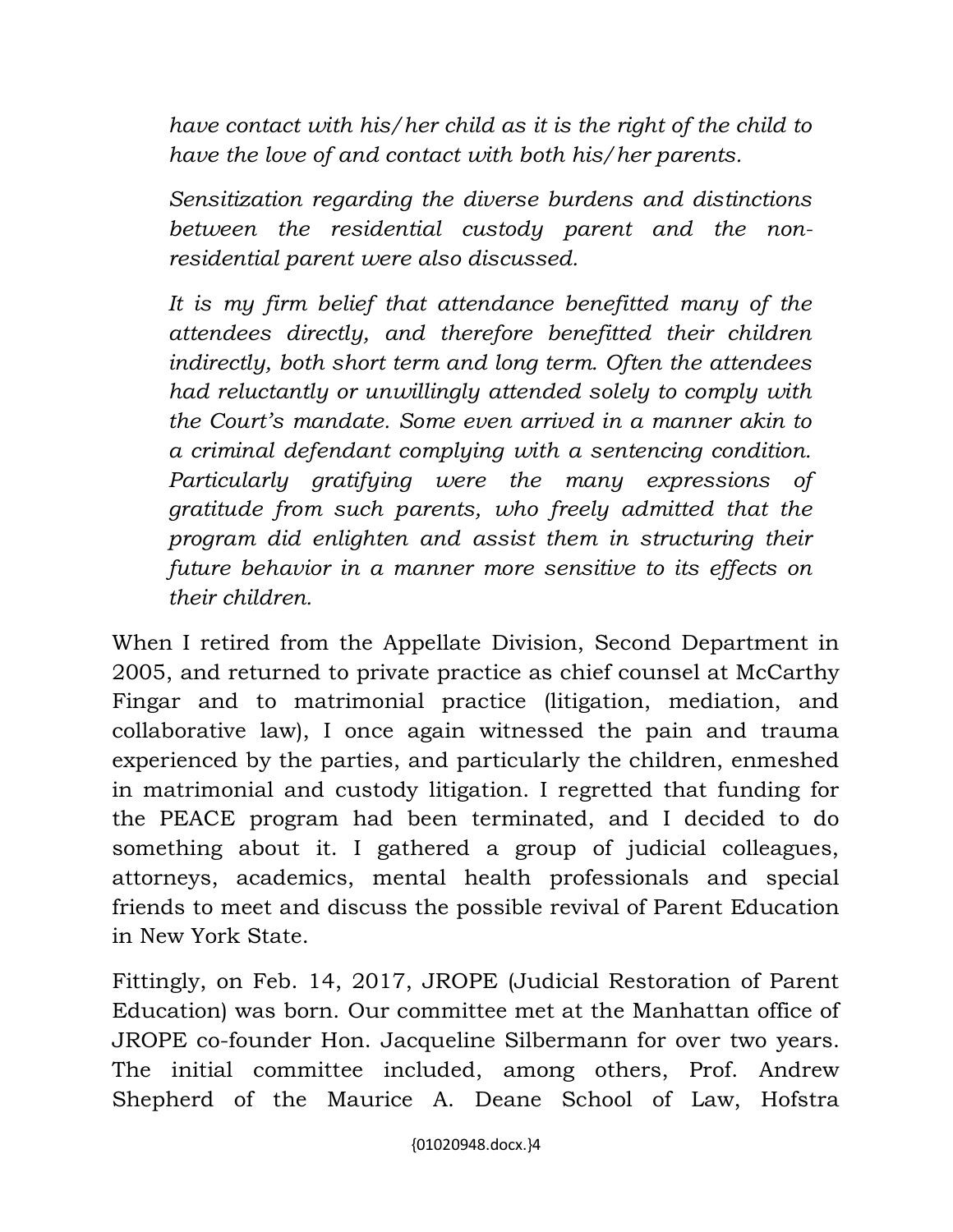University; Harriett Weinberger, Counsel for Attorneys for Children, Office of Court Administration; Daniel Weitz, Office of Court Administration; Dolores Gebhardt, McCarthy Fingar; Lesley Friedland, FamilyKind; and Hon. Rachel Adams, Supreme Court, Kings County. We studied and researched the history and performance of parent education programs throughout the United States and abroad. We met several times during the ensuing two years. With the invaluable input of Professor Shepherd and his Hofstra Law School interns, we debated at length and finally agreed that we would present and suggest a proposal to Chief Judge Janet DiFiore, urging the reestablishment of the PEACE program throughout New York state, with one critical revision to the existing rule: referral of litigants to parent education in contested custody proceedings would be mandatory.

In 2018, a small group from JROPE presented our proposal to Chief Judge DiFiore, who greeted it with enthusiasm and agreed to present it to the Office of Court Administration. Thereafter, it was submitted to the public for comment (mostly favorable). In June 2018, OCA promulgated a rule creating a pilot program in seven counties: Monroe, Ontario, Nassau, New York, Tompkins, Washington and Westchester. In these seven counties, attendance at parent education is mandatory in matrimonial cases where custody is unresolved. Daniel Weitz of OCA has reported that the results from the pilot program have been largely positive. Even more gratifying is the fact that several Family Court judges are referring all litigants in custody cases to parent education even though the pilot program does not currently include the Family Court.

JROPE will continue to encourage further expansion of mandatory parent education beyond the seven counties in the pilot program, and to include the Family Court. My JROPE colleagues and I have presented details of the pilot program at the 2019 Summer Judicial Seminars and at the Westchester County Courthouse. Our inaugural committee has been significantly enlarged with the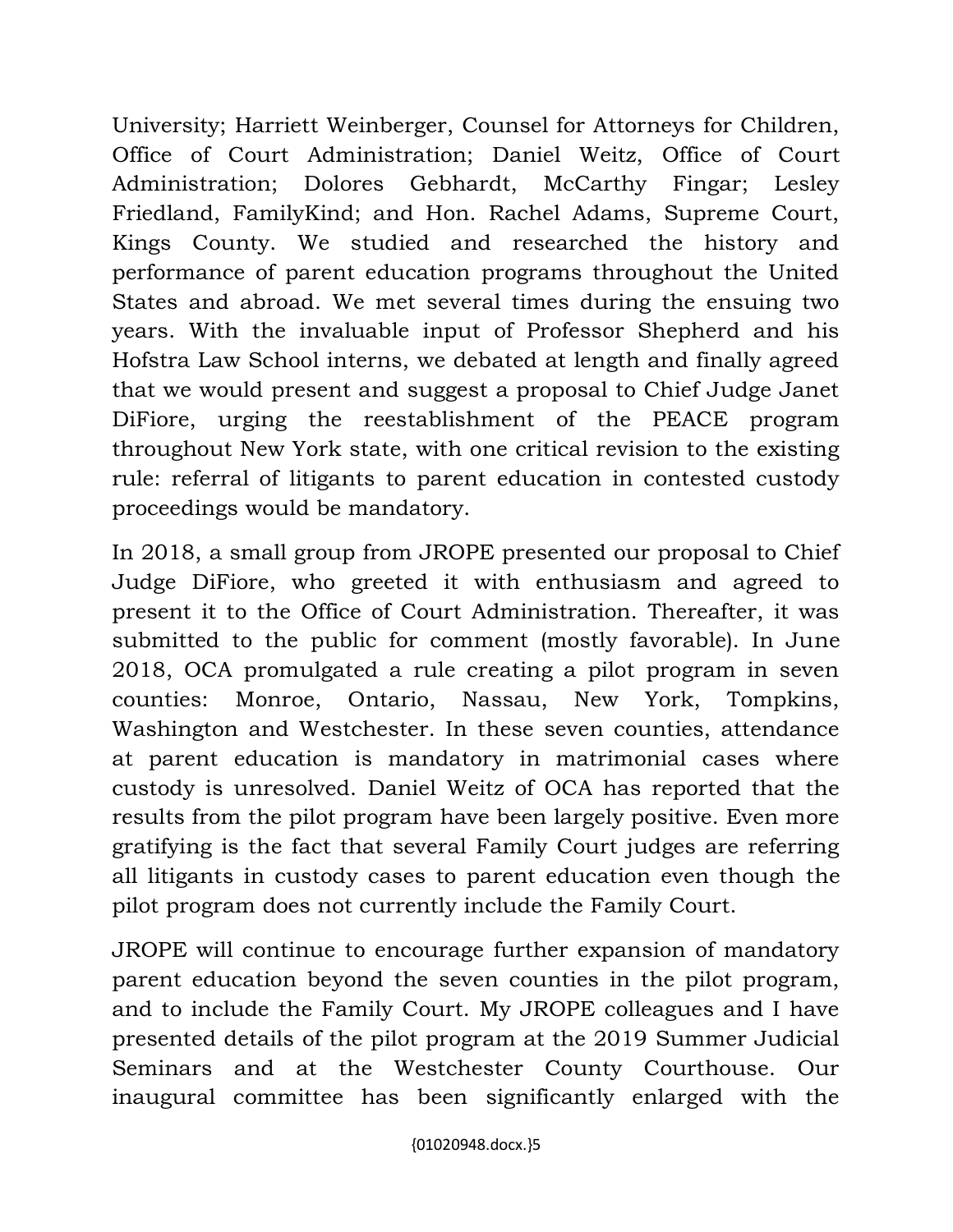addition of several judges (among them, Ninth Judicial District Administrative Judge Hon. Kathie Davidson, Hon. Richard Dollinger, Hon. Matthew Cooper, Hon. Jeffrey Goodstein, Hon. Rachel Hahn, and Hon. Arlene Katz) and prominent matrimonial attorneys Sam Ferrara and Michael Ratner, who have had enormous success with Nassau County's Parent Education program.

The current pandemic has increased the tensions that normally affect families, and particularly those engaged in divorce proceedings. The laws of the state of New York have long recognized the need for divorce—that "to err is human"—and that people are not doomed to be trapped in failed marriages. The intended result is that the parties are free to pursue a different path … perhaps another marriage, a different career, job or business—some poorer, some richer, but hopefully somewhat wiser as a result of their failed experience.

Unfortunately, not so their children, who may become enmeshed in the marital conflict and may suffer irrevocable damage. Psychodynamic experience has established that the damage inflicted on children in their formative years shapes their behavior and emotions for the rest of their lives. I know that no vaccine will protect vulnerable children trapped in their parents' marital conflicts.

To avoid such consequences under normal circumstances, psychotherapy, marriage counseling, meditation, etc. would be considered critical and appropriate. However, the present constrictions of the pandemic result in their unavailability. Even the "in personam" parent education classes described above that were so helpful in the past are not presently available.

I close with the good news that there are two online Parent Education programs available. I urge counsel, mental health